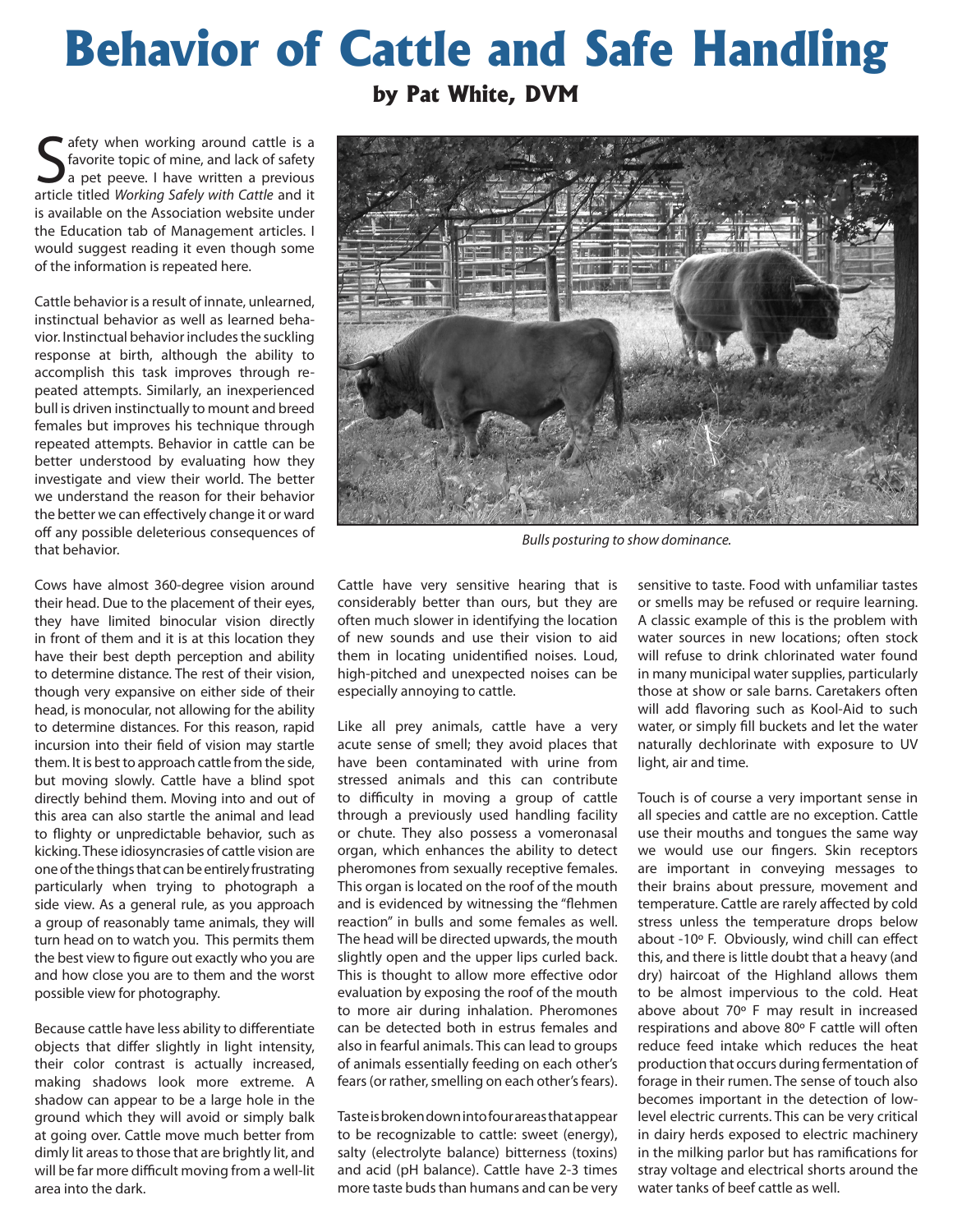Cattle are large herd animals with a social safety net of other large herd animals. As large herbivores and being members of what is considered a prey species, their response when fearful can be a natural reversion to "fight or flight" behavior regardless of training. Cattle have an inherent fear of unfamiliar places, objects, noises or motions. They also have, it seems, unlimited curiosity about such things and this can be advantageous in training, if they are allowed time to adjust to new objects and noises in their environment. As with any herd animal, cattle can become very fearful in situations where they are isolated and alone. Cattle that are tied or confined to a small area are well aware that they cannot escape if faced with something that frightens them. Their only respite may be an attempt to attack that which scares them. A scared cow is a dangerous cow.

Cattle, as a general rule, have fewer behavioral problems when left in their natural environment. The more we work with cattle and with greater intensity, the greater the likelihood we are to see behavior that is indicative of poor health, stress or an outright danger to ourselves as well as the animal.

Prey animals are at a disadvantage if they show sickness, pain and discomfort, as from an evolutionary standpoint, such animals would be the first eaten by the wolves. As a result, signs of pain can be subtle. Indicators of sickness or pain can include an abnormal posture or gait. Most of us have seen a limping animal, but things like a tucked-up abdomen and tail, a hunched back or just standing in the same place for an extended period of time can all be indicative of illness or pain. Lying with the legs in an unusual position or hesitation in getting up and dog sitting may be evident in an attempt to relieve pain in one of the front legs. Although some think that dog sitting may be a normal variant of the posture taken to rise up off the ground, it is rare in animals. I have witnessed it in a couple of cows that would only dog sit when they were heavy in calf, as if this position was more comfortable only in this stage of their pregnancy. Grunting and soft mooing can indicate pain, as can the more obvious tail-swishing (very common in calves with flystrike) and kicking at the belly. Teeth grinding and reduced feed intake can also be evidence of pain.

As prey animals, fear can have dramatic effect on cattle behavior. They are already naturally reactive and novel smells, objects or locations can all be frightening to them. Being alone only exacerbates this tendency. Gentle handling and repeated exposure to novel situations and objects can have a great calming effect. Cattle normally calm in the presence of strangers may react differently with exposure to small children. They do not

necessarily equate a child with an immature human, particularly if they are not used to seeing children. Kids make strange noises, move quickly and these are attributes that can easily frighten cattle. Dogs are in the same category, except that that they may naturally be seen as predators. They also tend to get themselves in trouble chasing or barking at the cattle and then run and hide between their owners' legs. Our own dogs have always been seen and mostly trusted by the cowherd, although that can change as calving season begins. In Great Britain, where public walking trails are often found through the middle of pasture land grazed by herds of cattle, leashing of dogs is required on open access land, but recommendations are to instantly unleash the dog if cattle become aroused by your presence and begin to chase. Numerous deaths have occurred in the UK when walkers are attacked by cattle and those were most frequently cows with calves. 94% of these fatal attacks were related to the presence of a dog.

Absolute abnormal behaviors in cattle can include a number of things that mimic the long amounts of grazing the ruminating would do if left to their own devices. Tongue rolling (playing) where the cow curls and uncurls its tongue inside or outside its mouth, licking at objects obsessively or bar biting (clamping the jaws around a bar and moving the head back and froth while chewing on the bar) are examples of abnormal behaviors that can be expressed by cattle. These would be extremely unusual in cattle allowed freedom of movement and access to pasture or hay. Cattle tied or tethered for extended periods of time may pace or sway as a result of the inability to move freely. Again, it would be very unlikely to see these behaviors in Highland cattle raised responsibly. However, in those situations where your cattle must be confined for long periods of time, for whatever reason, you may notice subtle changes that do indicate boredom and inability to move about freely. I have personally witnessed young stock that will briefly mouth the fence panels that confine them. This is more an indication of curiosity than anything else, but it is important to realize that should this behavior become common and prolonged, it indicates a problem with management that needs to be addressed.

The flight zone of the animal is an incredibly important concept to understand and respect. The flight zone (which could easily be relabeled as the "fight or flight zone" or more simply, "personal space") is not a fixed area around each and every animal but is rather the space around a creature, that if penetrated will cause that animal to move. If it is a reasonably calm animal it will be motivated to move a relatively short distance to reestablish the limits of its flight zone. If it

is extremely flighty and given enough space, you may not see that animal again unless you go hunting for it. Occasionally encroaching into the flight zone may elicit the opposite reaction and it becomes the fight zone. This can be particularly evident in solitary animals confined in small pens with no ability to escape or just getting too close to a very confident herd member, such as the bull. The flight zone of each animal is unique, and varies with the age and sex of the animal and its previous experiences. New and novel situations will usually increase the individual flight zone, **as will unfamiliar people**. I can't emphasize this last point enough. Your cattle will generally have a much smaller or even non-existent flight zone with you (assuming they trust you and have seen you on some ongoing basis) than they will with visitors to the herd. If you choose to scratch the forehead of your herd bull with no apparent harm (mind you, this in not an activity that I endorse) please do not assume that every Tom, Dick, and Harry can do the same and remain intact. There are, no doubt, plenty of examples of such foolishness but two anecdotes come to mind immediately. One involved a seasoned show cow standing in halter quietly while her owner was busy carrying on a conversation with a friend. The friend ended up just a little too close to the cow's head and she abruptly butted him back several feet to remove him from her personal space. Her owner was horrified by her behavior, even though no harm was done and she butted the friend just once, and just enough to move him out of her comfort zone. The other incident involved a Highland owner with enough experience that he should have known better (isn't that always the case, myself included). Visiting another breeder, they took a tour of the herd which included an up close and personal look at the herd bull. The bull was very well behaved with the owner but when the visitor got within horn reach, the bull showed his displeasure with a very quick and powerful shake of the head. This did require a trip to the emergency room and any number of stitches in the upper arm of the visitor. Another notable instance where the flight zone may change dramatically is at calving. While Highland cattle are noted for their calm and friendly behavior, the hormones present at calving may cause a total change in personality. Protective maternal instinct may kick in and you become a threat rather than a friend. Always approach a new mother with a great deal of caution and an exit strategy. In fact, when entering any pen with cattle, new mother or not, have an easy exit planned and available.

Cattle are social (herd) animals and evolution as a herd member reduces the risk of making oneself a meal for a predator. The larger the herd, the more sets of eyes, ears and nostrils are available to detect the wolfpack. Rapid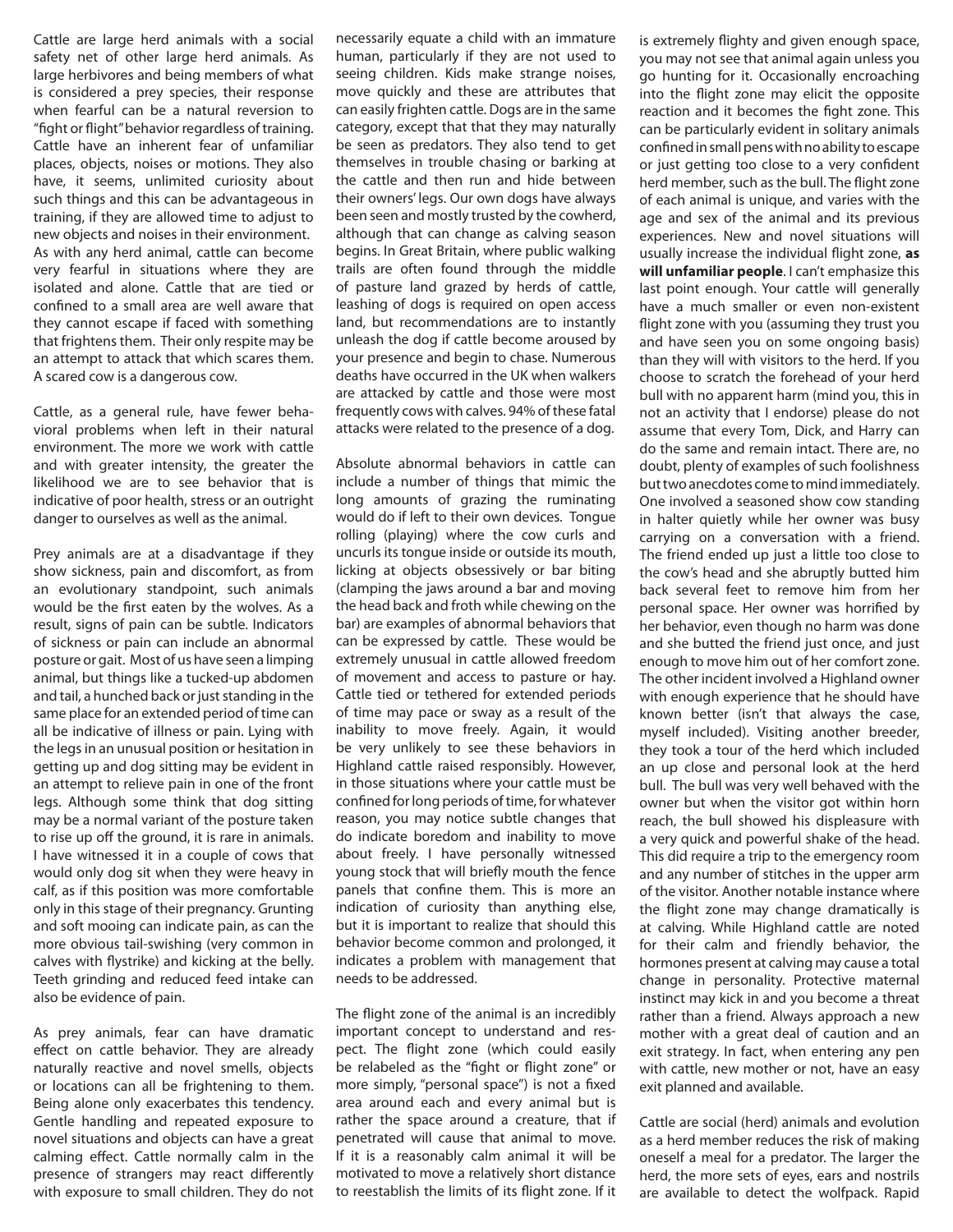flight of the entire herd, or the stampede, is just one more method to provide safety in numbers and confusion to the enemy. The bottom line here is that isolation can be horrifyingly stressful to cattle. A panicked bovine is a dangerous bovine. It is always advantageous to keep several animals together for whatever activity you have in mind. This includes slaughter. Quality beef is not a byproduct of severely stressed cattle. We always arrange for two animals or more to go to the slaughterhouse; they are hauled, unloaded and penned together until death. If you know you have flighty animals that are headed to the butcher, try to pair them up with a calmer animal that may well be an unproductive old show cow or a mature bull. As bulls age they seem to become more and more comfortable in their own skin and can be a very calming influence on younger and more inexperienced animals. Unfortunately, the slaughterhouse may be the location of any number of novel and frightening noises and particularly smells. Again, cattle can smell the stressful pheromones deposited in other cattle's urine. They may also see, hear and smell other livestock that may not be at all familiar to them, such as sheep, goats and pigs. For some reason, pigs seem to elicit the most reaction from our own cattle. Whether it is the alien smell or the grunting and snorting that is so unlike ruminant noise, I do not know. A description of a very frightening experience at a slaughterhouse was relayed to me by a friend who made the mistake of getting into the trailer to offload a panicked steer that he had delivered alone on the trailer. Unfortunately, the escape door was still latched and the "help" didn't open it quite fast enough. The friend was beaten up by the steer before the escape door was finally opened and he made his getaway; bruised and sore but without long lasting damage. He was very lucky.

As a general rule, when working with any cattle, you need to pay attention to what they are doing at all times. They are much larger and much faster than any person. Their behavior can literally change in an instant.

A cow lying on the ground calving may seem busy and totally oblivious to your presence but the moment that calf is born, she can get up and change her entire outlook towards life, particularly yours. First calf heifers can be totally confused by this whole birthing thing; and either not have a clue what is going on or have a sudden surge of maternal instinct that says anything other than herself next to that calf is a threat. Always assume a new mother will be protective and could be dangerous. There are way too many stories of Highland owners entering a pen with that marvelous show cow that just calved, ending with trips to the hospital. Always have an escape route and be prepared to use it. I am

not disparaging show cows here, but very often it is the pet cow or well-handled cow that surprises you with their behavior. You become lackadaisical around them because they are so mild mannered and well behaved. Never let your guard down around cattle, regardless of the handling and training they have received. Instinctual behavior cannot be predicted. I will always remember the words of an auctioneer at an exotic sale decades ago. "It is the pet cow that will kill you". Not because they turn into killers but because we ignore the fact that they are cows and all cows can revert to pure instinct.

The bull in the pasture may give you some warning behavior to be aware of; the threat display often starts with a broadside view with his back arched in an attempt to make himself appear broader, bigger and more threatening. Progressing from there, his head may go down, sometimes shaking his head rapidly from side to side, his eyes may appear to get bigger and the hair on his back may stand up. I have seen my own bulls present a broadside view when I have approached, however they rapidly relax when they hear my voice and recognize who I am. Should any of these broadside views be followed by further evidence of threatening behavior, I would take them very seriously.

If the perceived opponent continues, the bull may circle and charge head to head or head to body. Should any bull demonstrate such threatening behavior towards humans, he should be avoided and everyone should exit the pasture, paddock or pen immediately. Always have an escape route preplanned. Disposal of the bull should occur at the earliest possible convenience.

Wise advice from the Iowa Fatality Assessment & Control Evaluation Program:

- Bulls often do not look at a person prior to charging.
- Bulls perform a 'broadside threat' before attacking – by turning sideways to expose it's full size to the rival, it may lower its head and turn it toward the rival, and flex its neck muscles to show its strength. Showing broadside threat is a warning of a bull attack.
- When a bull faces its "threat" head on, it will lower its head and may paw or stomp the ground, or jab its horns at the ground before charge.
- Bulls may or may not make snorting or vocalizing noises prior to attacking.
- From the bull's perspective, humans that bend low or kneel may be perceived as assuming a threatening pose. Humans that physically position themselves (knowingly or unknowingly) between the bull and a receptive cow (in estrus) are viewed as a rival and are at risk for attack.
- Aggressive behavior of mature bulls is based on asserting dominance over a perceived rival (another bull or a human) in the bull's cow herd. A dominant bull will try to chase away smaller or subordinate rivals from cows the bull wants to breed; bulls raised around humans perceive humans as their subordinate rivals.
- When a bull shows threatening behavior, the safest response is to move the head as if to look away from direct eye contact (but still keep watch on the bull) and slowly back away. One should never turn their back on a bull.

Bulls can be defensive when a cow is in heat or if you are attempting to move him away from his herd. Extra caution should be used in such events. If cattle are uneasy around you, they will watch your every move because they want to know where you are and what you are doing. Increasing unease may lead to an attempt to get rid of you. An animal that feels comfortable around you will not be on high alert.

Mistaken identity is another possible problem. Bulls sparring through a fence or even when housed together are on the defensive and trying to break up a fight can result in serious injury for any people involved, as well as the cattle. What was supposed to be a sharp reprimand from a two-by-four on the butt of a Highland bull sparring with a bull of another breed through the fence resulted in the owner being tossed over the fence. I believe this was a case of mistaken identity; the bull that was hit thought it was another bull attacking him, but when the adrenaline level is high in any animal (human too) they may not take to what would normally be an effective control method. If you witness a serious fight between bulls that you are compelled to break up, get on a tractor or some other large vehicle. No animal is worth your health or your life. When large animals are seriously fighting, or even just sparring, remember that they are totally unaware of your presence. If you don't pay attention or cannot move rapidly enough, it is easy to be pushed out of the way or even trampled on the ground; a result of no malice whatsoever on the part of the animals. Likewise, subordinate animals will move quickly out of the way of that pushy dominant cow, or for that matter, any one of the cows that is dominant to her. If you are the path of least resistance you can be seriously injured. Your cattle should learn to respect you as a dominant but not overbearing force in the pasture. When in the pasture or working cattle, I personally always carry a 5 foot sheep cane (crook) that provides a very long and hard "horn".

Needless to say, rough play is not a good idea for the young of any animal, but particularly for calves. Bull calves in particular and all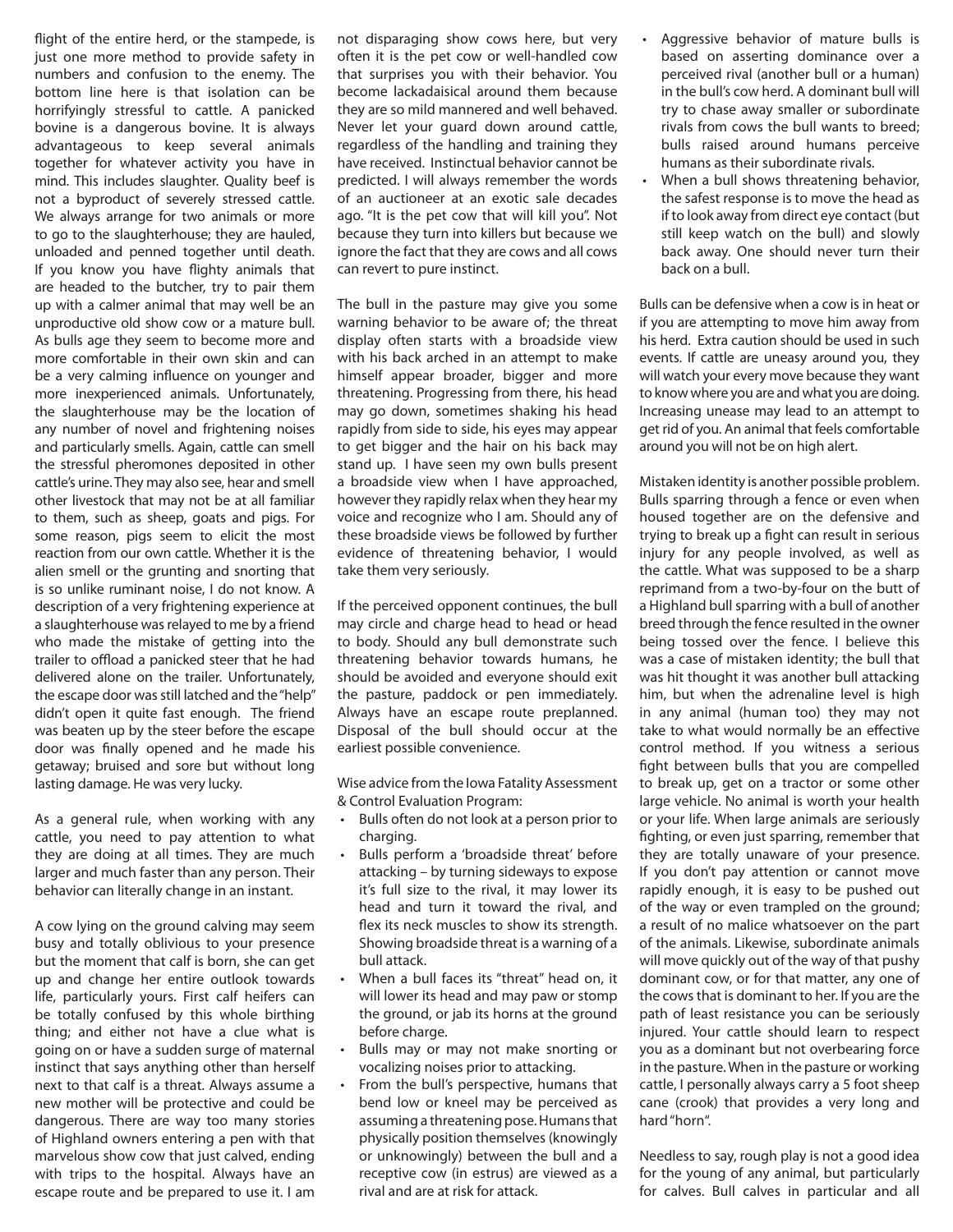calves in general, should never be rubbed vigorously on the forehead or area of the horns. While this may induce an adorable bout of play butting in the calf, it is not so funny coming from an adult bull (or cow, for that manner). Rough handling and teasing is never appropriate.

Animals kept tied are particularly susceptible to terror if they are traumatized or teased. They cannot escape and some people derive great pleasure in mentally (and physically) torturing animals that are helpless. This can result in previously quiet perfectly behaved show heifers turning into vicious kicking and charging monsters. If they cannot flee from that which frightens them they will fight. Unfortunately, they also have a pretty good memory and this kind of treatment can scar them for a very long time. Care should be taken when animals are first tied to make the experience as atraumatic as possible.

Likewise, animals confined to a small pen and subject to fear, are far more likely to turn aggressive in an attempt to drive you away since they do not have the option of flight. It is never a good idea to go into a pen with a frightened animal unless it is securely tied. Even calm herd members can become panicky when they are separated and by themselves. Under ordinary circumstances you might treat them like a pet, but if frightened, do not assume that your presence inside a pen can sufficiently calm them down. You are much safer to stay on the outside of the pen and give comfort from a safe location. If the animal is not familiar with you then certainly stay within eyesight and earshot so you can talk to it and it can see and hear you, but try not to get so close that you invade its flight zone. It can't flee and you may be encouraging it to charge.

Animals at auction houses may be particularly at risk for this type of behavior. They can be very nervous with the hustle and bustle, noise and proximity of many individuals that are total strangers. These cattle may be perfectly behaved on pasture, but scared and dangerous in an auction type environment.

Stalking behavior is another somewhat scary occurrence. I have never experienced this with a bull but have with mother cows. It seems like they suspect you of harming their calf even if it is nowhere in your vicinity. You may enter a pasture and find that a cow is very high headed, watching your every move. As you progress around the pasture, she follows at a distance, always eyeing you or a group of strangers. If she is brave enough to get close, she may charge. These cattle are aggressive and should never be trusted. If it necessary to venture in with such an animal, make sure you

have plenty of trees to climb or get behind; take a vehicle if possible, for safe keeping (although it can end up the worse for wear). I will tolerate very protective behavior in my new mothers, but after a few days I expect them to return to normal behavior. If they remain excessively aggressive, they go on the cull list. I have retrained an aggressive cow after her calf was weaned, so that instead of stalking she would take off to the other side of the pasture. This permitted her to remain in the herd for several more years, ultimately being responsible for some of my finest cattle (without her aggressive tendencies) but it may not always be possible to safely attempt retraining. As it turned out, this cow was essentially a bully; she thought it was great if you were afraid of her, but not so great if you came after her. Once her calf was weaned, I would take our Polaris out to check cows and when I saw her, I would get out and literally chase her with a cane. If I got close enough, I would jab at her as if I were the boss cow. It took very few attempts and she would leave the area when I was on foot or in the Polaris. I still exercised great caution around her but she was never a problem in the pasture after that. Not all cows will be this easy. While many cows are testing you to see if you will leave, there are those that are all business.

Likewise, any animal that won't take its eyes off you is a concern. Be aware that this rapt attention may not be love (although it can be simply looking for the feed bucket) but rather severe distrust. These animals may also stalk and can charge. Other indications of potential aggression include bellowing and pacing the fence line. Remember too that a normal threat display is a warning, however, not all animals are so accommodating and can charge with no warning whatsoever.

If working with calves in an unprotected area, be aware that if that calf bawls when you tag or tattoo it (or just look at it wrong, in some cases) you may get not only a very protective mother heading your way in a big hurry, but the entire cow herd. There is nothing to get your heart racing quite as quickly as when you see a herd of Highlands stampeding towards you at the behest of a screaming baby. Standing your ground may be effective, but again, an escape route or a safety vehicle is highly recommended.

Severe injury and livestock related death are not always due to aggressive behavior but simply the size and strength of the animal involved. It is far too easy to get into a pen of cattle and end up crushed against a wall or gate. Sobering statistics demonstrate that working with cattle is dangerous work even without the added complication of animal aggression.

The bull deserves special mention: he is considered the most dangerous animal on the farm regardless of breed. Bulls are large, fast and unpredictable. While certainly I have expounded on numerous occasions about the incredibly good nature of Highland bulls, I am also adamant that no one should completely trust their bull, no matter how well behaved he has been in the past. Threats from other perceived rivals or detection of cows coming in to heat may all have a deleterious effect on his trustworthiness. Being enclosed in small spaces with a bull only increases the level of distrust one should have.

And of course, anyone who knows me also recognizes my pet peeve: ignoring the reality concerning the dangers of bottle raised bulls. Many individuals are under the impression that if you take a newborn bull and hand raise it, away from its mother, it will be a wonderful pet and grow up knowing and trusting you, never to do you harm. While this can and does happen, the exact opposite becomes a far greater risk when compared to cow raised or group raised bulls. Bottle raised intact males of all ruminant species should be considered suspect. Noted animal behavioralists all rally behind the warning to castrate any orphan bull calf to be hand raised by bottle rather than risk the possible ramifications. The bull that has never been socialized to his own species does not recognize people as people. Hand rearing any animal offspring can adversely affect their adult behavior: bottle raised kittens are notorious for vicious attacks and biting of their human owners, bottle raised foals are avoided for their lack of social manners in the horse herd and to their human handlers. Bottle raised animals can all be obnoxious with poor manners but none may be as dangerous as the bottle raised bull calf.

Newborn calves that are bottle raised by people rather than by their mother may imprint upon their human caretakers. Imprinting is the process where animal young gain their sense of species identity. In the case of beef cattle, calves bond with and are raised by their mother, if all goes as nature intended. When raised by humans, the calves may imprint upon the person and identify their humans and themselves as members of the same species. While originally believed to be a phenomenon in certain birds, the process also occurs in cattle and other ruminants. A study in the 1990's that involved cross-fostering sheep with goats and vice versa, resulted in very confused animals of both species. The adopted animals preferred to mate with the species of their adoptive mother; the goats wanted to mate with sheep and the sheep with goats. **The most striking part of this is that the male animals were more affected by the imprinting** than the females and the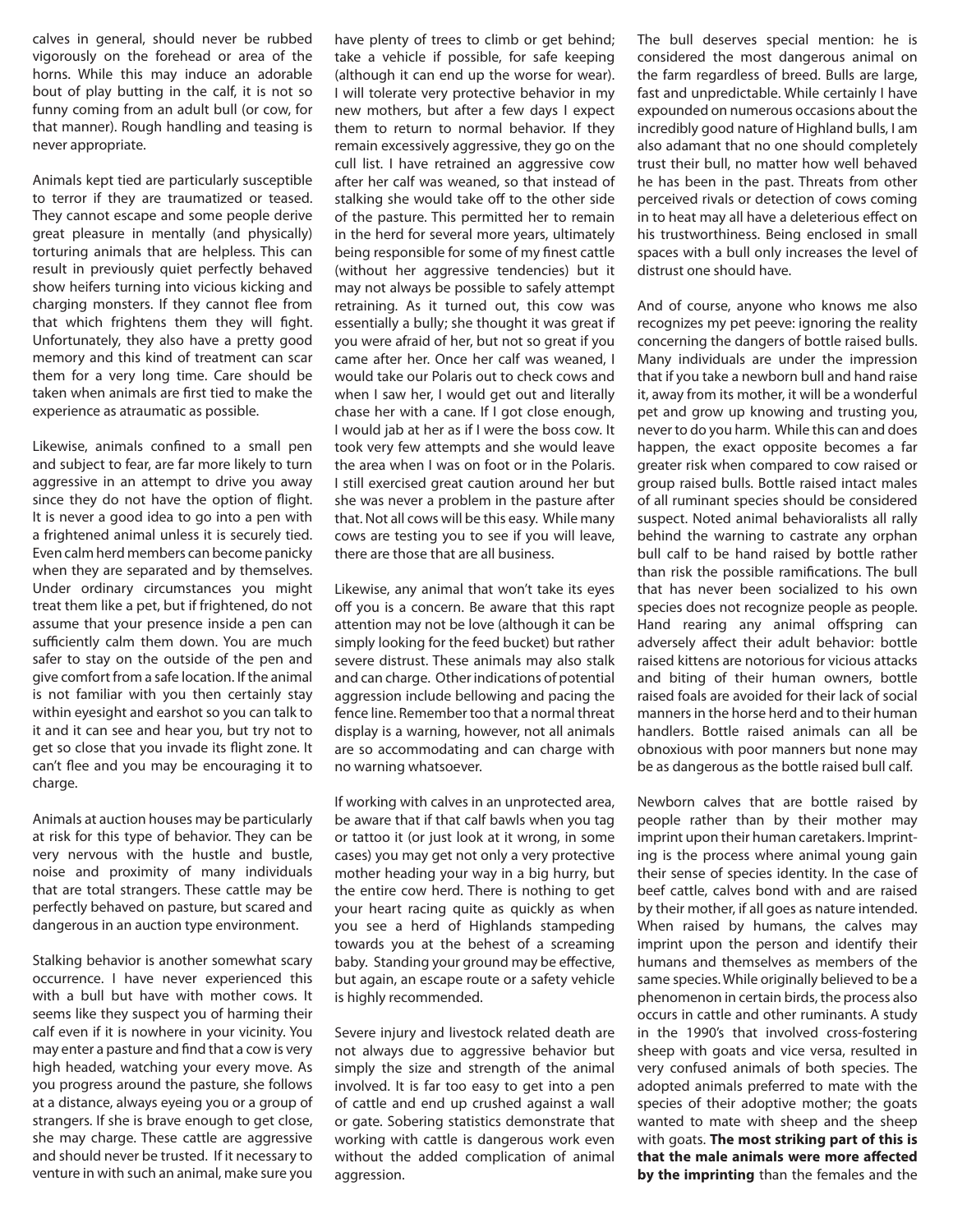researchers found it much more difficult to reverse the imprinting in the males. After the first year of being raised by their adoptive species, the animals were regrouped with their own kind with no access to their adoptive species. Once per year they were then given access to their adoptive species to evaluate their reaction. The females reversed their sexual preference to their own kind within one to two years, however the males maintained a preference for their adoptive species even after 3 years.

The problem with imprinting on humans can be much more dramatic. There is a particular problem with the bull due to sheer size and ability to cause great bodily harm. The bottle raised bull may act very well behaved and stay that way throughout his life, but he also has a much greater chance of developing behavioral issues when he approaches or has reached social maturity. Male ruminants (bulls, stags, bucks and rams) all are genetically programmed to establish dominance and will aggressively attack challengers to their perceived rule. Females, while certainly capable of vile and detestable behavior to their herd mates are not genetically programmed to take out the competition. Bulls are. If people are perceived by the bull as a part of the herd, those people run the risk of being mounted by 2000 pounds of confusion, but more critically, if those people are perceived as competition, they will lose the bullfight. It is that simple. A bull that does not recognize a human as a human is incredibly dangerous particularly if that bull perceives an approaching person as a challenger. There are numerous case examples of bottle raised bulls that have turned on their owners and in all cases the owners have lost. This has been documented with Highland bottle-raised bulls as well as other breeds. Dairy bulls are notorious for aggressive behavior towards humans; historically this has been blamed on their breed, rather than the fact that they are bottle reared and often isolated from the herd until used for breeding with no opportunity to differentiate cattle from humanity. This mistaken belief is still prevalent and there are many examples of bottle raised bulls that never attack people. These animals are most likely raised with the herd or with groups of calves so that they do not imprint upon the humans that deliver their milk to them several times per day. The less exposure and attention the bottle-fed bull calf has from his own species the greater the likelihood that he will imprint on humans and become a nightmare as he matures. **This is not a matter of training; it is a matter of imprinting.** Fighting the competition is pure instinct on the part of the bull and if you are the perceived threat, you will lose. Instinct is not trained and is not something you can undo.

As animal caretakers, it is an unstated requirement that we take good care of our beasts. That necessitates that we always remember they are cattle; they think like cattle and they behave like cattle. They are undoubtedly their happiest when they are allowed to be cattle. We are also required to recognize those behaviors that may put us at risk. If we cannot accomplish this, we do ourselves and this incredible breed a horrid disservice. Stay safe my friends.

## **A sobering afterthought:**

Farming is considered one of the most dangerous of all occupations in the world and agriculture was rated the most hazardous industry in the US between 2017-2018. While most injuries are due to machinery, don't discount animals as a cause of injury and death. There have been fatalities nationwide that have been directly or indirectly related to livestock handling. On average, 20 people per year are killed by cows in the United States. Analysis of many of these cases conclude that the animal purposefully struck the victim; ramming them, knocking them down, and/ or goring them. Casualties may also have been trampled, kicked in the head or crushed against a solid object. I have been on the receiving end of both a heavy metal gate slamming into my forehead when it was kicked by a steer and being crushed by cattle against a gate. Neither caused serious injury, but did make me aware of the fact that I was very lucky and thus have become far more conservative in my approach to working with our cattle.

Statistically, most cattle-associated deaths occur from head or chest injuries, and the highest risk for injury from cattle is in older men (60+) with arthritis and hearing aids. No doubt they can't hear the animal coming and can't move fast enough to get out of the way. Actual deaths reported from cattle encounters include a number of scenarios already discussed and it is alarming that many times an animal was known to have exhibited aggressive behavior in the past (both bulls and cows). It is also alarming to see that there are a number of relatively young people (mostly men) included in these fatalities.

The following list is comprised of 17 case reports from government data from just a few states mostly between the years 2003 and 2008. To my knowledge, none of the first 17 deaths listed were caused by a Highland bull. The remaining 23 entries, occurring between 2007 and 2019 are gleaned from an internet search for "man killed by bull". Unfortunately, one death in 2015 was definitely the result of an injury presumed to be inflicted by the farmer's Highland bull although it could have been one of the cows. Another was

killed when his car struck a Highland bull. While not a result of aggressive behavior, cattle do wander onto roadways if they are not adequately contained and this is also a behavior of which we should be aware. When I wrote the first article on safely handling cattle, I was aware of the initial 17 deaths on the list. These were not published in the 2012 *Bagpipe*  article. I thought I might just see how much additional data was on report since that time. I couldn't find a listing from the CDC or any government website but the search turned up these 23 incidents that occurred in the USA. If I had broadened the search to include the UK at a bare minimum there would be many, many more. I was awed by this information and think that anyone who owns cattle should be also. **These details should give us reason to pause; all of these instances resulted in death.** All it takes is one time.

- 1. A boy was killed after he wrapped his steer's lead rope around his hand and was subsequently dragged.
- 2. A woman aged 65 years was removing a dead, newborn calf from a pasture when a beef cow knocked her down, stomped her and butted her while she was lying on the ground.
- 3. A 65-year-old man was helping his son sort beef cattle for loading onto a truck. He was attempting to guide one of the animals toward the truck when it turned into him, crushing him against the barn door. According to witnesses, he stopped breathing immediately.
- 4. An 8-year-old boy was helping to castrate beef cattle when he was crushed against the side of a squeeze chute.
- 5. A 45-year-old man who was working alone in a pasture was attacked by a beef bull that had been bottle-fed and raised by the family but according to family members had become more aggressive recently. The attack was not witnessed but the man was able to call his wife for assistance on his cell phone before he died and told her he was attacked.
- 6. A 64-year-old veterinarian was attacked by a beef bull when vaccinating and applying insecticide on cattle.
- 7. A 74-year-old man was trampled by a beef bull being moved from one pasture to another.
- 8. A 71-year-old man was found fatally injured in a pen with 2 beef cows and a newborn calf.
- 9. A 62-year-old man was kicked in the head by a beef cow.
- 10. A 53-year-old man was mauled by a beef bull in the pasture while he was retrieving cows.
- 11. A 75-year-old man was gored while loading a beef bull into a trailer.
- 12. A 72-year-old man was rammed by a